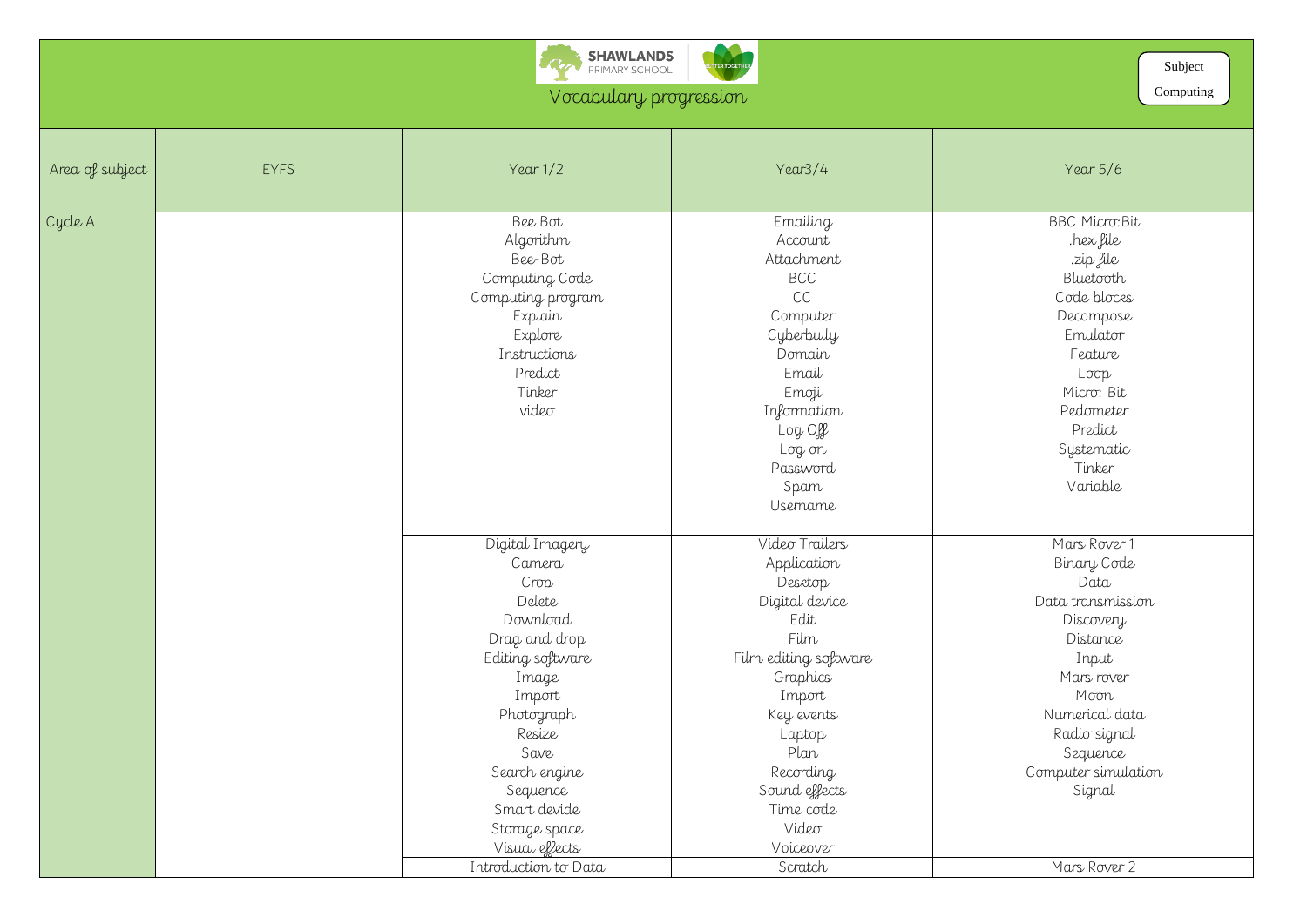| Branching database | Animation                        |  |
|--------------------|----------------------------------|--|
| Categories         | Application                      |  |
| Chart              | Code                             |  |
| Computer           | Code block                       |  |
| Data               | Debug                            |  |
| Information        | Decompose                        |  |
| Label              | Interface                        |  |
| Pictogram          | Loop                             |  |
| Record             | Predict                          |  |
| Sort               | Program                          |  |
| Table              | Remixing code                    |  |
| Text               | Repetition code                  |  |
|                    | Review                           |  |
|                    | Sprite                           |  |
|                    | Tinker                           |  |
|                    |                                  |  |
| Scratch JR         | Further Programming with scratch |  |
| Algorithm          | Code                             |  |
| Animation          | Code block                       |  |
| Bug                | Conditional statement            |  |
| Code               | Decompose                        |  |
| Debug              | Direction                        |  |
| Icon               | Feature                          |  |
| Imitate            | Icon                             |  |
| Instructions       | Orientation                      |  |
| Loop               | Position                         |  |
| Repeat             | Program verb                     |  |
| Scratch JR         | Project                          |  |
| Sequence           | Scratch                          |  |
|                    | Sprite                           |  |
|                    | Stage                            |  |
|                    | Tinker                           |  |
|                    | Variable                         |  |
| Stop Motion        | Website Design                   |  |
| Animation          | Collaboration                    |  |
| Animator           | Content                          |  |
| Contraption        | Create                           |  |
| Decompose          | Design                           |  |
| Design             | Edit                             |  |
| Device             | Embed                            |  |
| Download           | Feature                          |  |
| Film review        | Header                           |  |
| Filming            | <b>Hyperlink</b>                 |  |
| Import image       | Insert                           |  |

Algorithm Binary image  $\overset{\circ}{\mathsf{B}}$ it Bit pattern CAD compression file CPU Data Digital image Encode Image JPEG Memory computer Operating system Pixels RGB Bletchley Park Acrostic code Brute force hacking Caesar sipher Chip and pin Cipher Data shift cipher Encrypt Invention Nth letter cipher Password Pigpen cipher

History of computers Byte Computer CPU Memory storage Mouse Operating system RAM ROM Sound effects Touch screen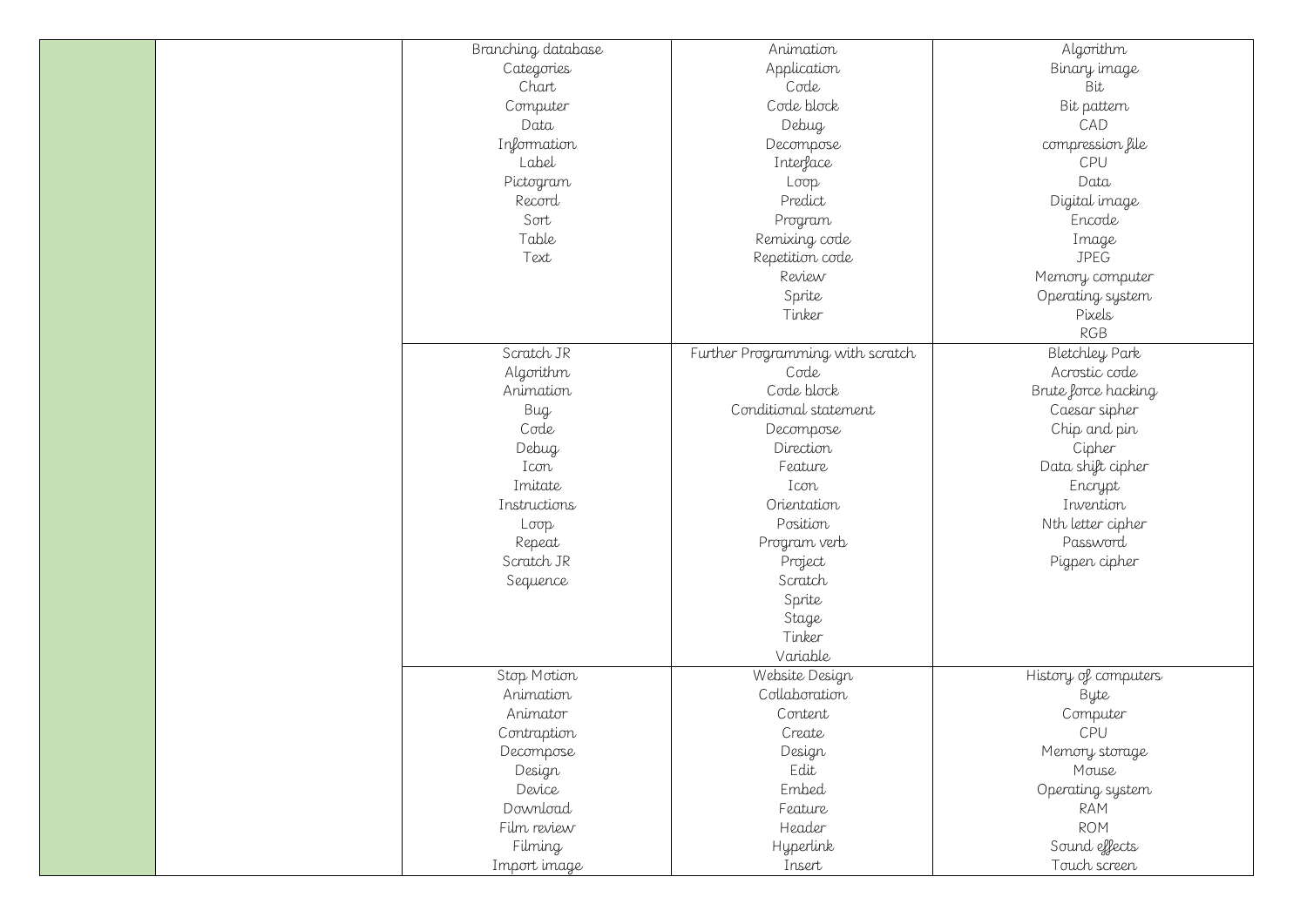## Trackpad

Inventing a product Adapt Advertisement Algorithm Bug CAD Computer code Code Design Edit Electronic components Image rights Image

|         | Plan                          | Online                    |  |
|---------|-------------------------------|---------------------------|--|
|         | Sketch                        | Plan                      |  |
|         | Software                      | Tab                       |  |
|         | Stop motion                   | Web page                  |  |
|         | Storyboard                    | Website                   |  |
|         | upload                        | <b>WWW</b>                |  |
|         | International Space Station   | Computational Thinking    |  |
|         | Approximate                   | Abstraction               |  |
|         | Astronaut                     | Algorithm Design          |  |
|         | Data                          | Code                      |  |
|         | Digital content               | Code Blocks               |  |
|         | Experiment                    | Computational Thinking    |  |
|         | Interactive map               | Computer                  |  |
|         | Interpret                     | Decompose                 |  |
|         | Laboratory                    | Pattern Recognition       |  |
|         | Monitor                       | Problem                   |  |
|         | Satellite                     | Sequence                  |  |
|         | Sensor                        |                           |  |
|         | Space                         |                           |  |
|         | Survival                      |                           |  |
|         | Thermometer                   |                           |  |
| Cycle B | <b>Improving Mouse Skills</b> | Networks and the internet |  |
|         | Account                       | <b>DSL</b>                |  |
|         | Clipart                       | File                      |  |
|         | Computer                      | Internet                  |  |
|         | Log on                        | Network                   |  |
|         | Log off                       | Network map               |  |
|         | Mouse                         | Network switch            |  |
|         | Password                      | Router                    |  |
|         | Resize                        | Server                    |  |
|         | Screen                        | Submarine cables          |  |
|         | Software                      | The cloud                 |  |
|         | Tool                          | Wifi                      |  |
|         | Username                      | Wired                     |  |
|         |                               | Wireless                  |  |
|         |                               | Wireless access point     |  |
|         |                               |                           |  |
|         |                               |                           |  |
|         |                               |                           |  |
|         | Rocket to the Moon            | Journey Inside a Computer |  |
|         | Computer                      | Alorithm                  |  |
|         | Computer program              | Computer                  |  |
|         | Create                        | Computer Program          |  |
|         | Data                          | CPU                       |  |
|         |                               |                           |  |

Sonic Pi Basic commands Bug Code Debug Error Loop Pitch Program language Rhythm Soundtrack Tempo Timbre Tinker

Search Engines Algorithm Company logo Data leak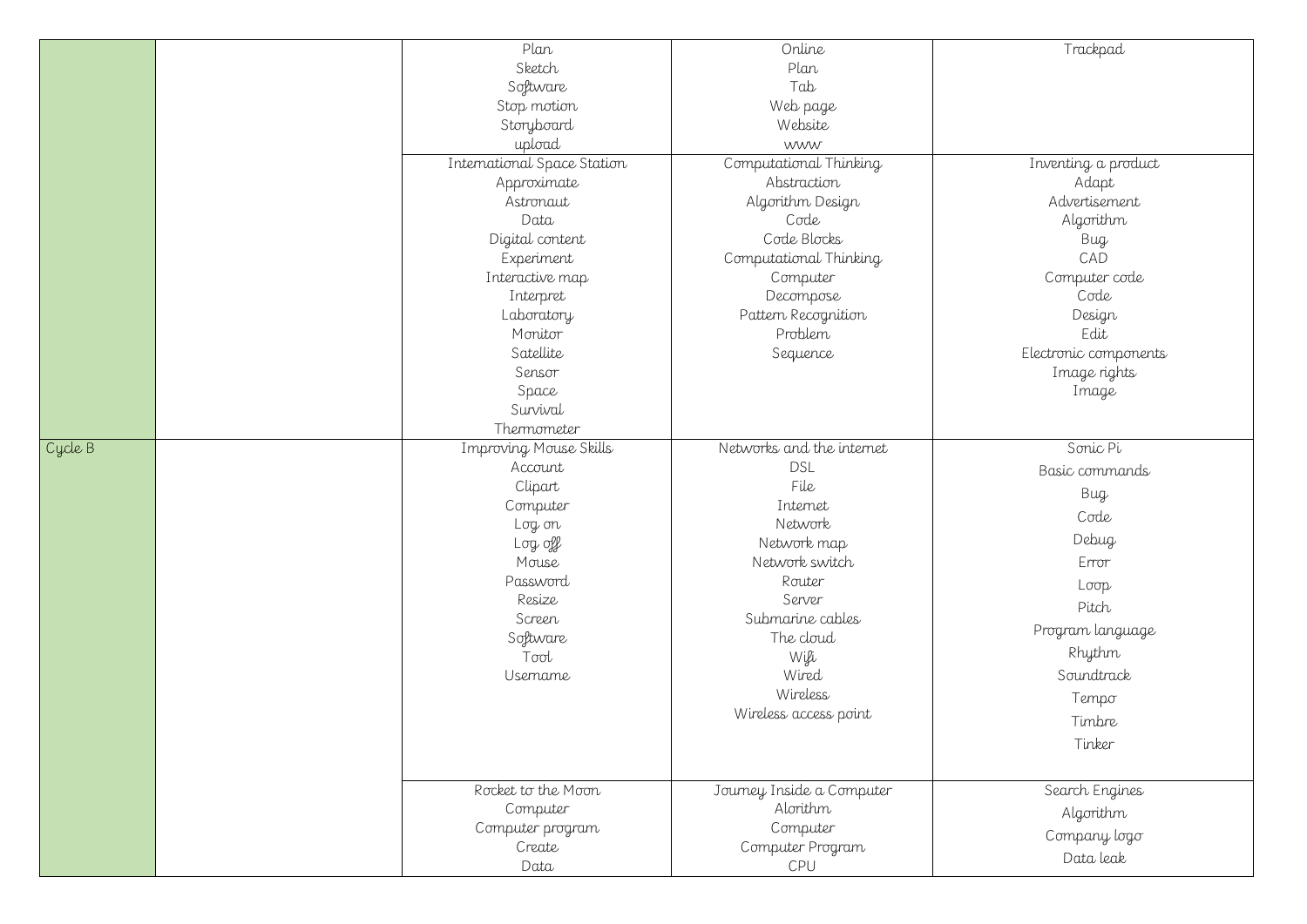Data privacy Fake news Innacurate information Index Keywords Network Online Page rank Search engine TASK Web crawler Website

| Digital content<br>E Document<br>Folder<br>List<br>Save<br>Sequence<br>Share<br>Spreadsheet                                                                                       | Data<br>Desktop<br>GPU<br>Hard Disk Drive<br>Instructions<br>QR Code<br><b>RAM</b><br><b>ROM</b><br>Tablet Device<br>Trackpad                          |  |
|-----------------------------------------------------------------------------------------------------------------------------------------------------------------------------------|--------------------------------------------------------------------------------------------------------------------------------------------------------|--|
| Word processing<br>Backspace<br>Copyright<br>Delete<br>Image<br>Import<br>Keyboard<br>Keyboard character<br>Paste<br>Redo<br>Space bar<br>Touch typing<br>Undo<br>Word processing | <b>HTML</b><br>Code<br>Content<br>Copyright<br>CSS<br>Hacker<br>Hex Code<br><b>HTML</b><br>Internet Browser<br>Permission<br>Script<br>URL<br>Web Page |  |
| Algorithms and debugging<br>Abstraction<br>Algorithm<br>Artificial intelligence<br>Bug<br>Correct<br>Data<br>Debug                                                                | Investigating Weather<br>Algorithm<br>Automated Machine<br>Calculate<br>Climate<br>Device<br>Forecast<br>Log Data                                      |  |

Big Data 1 Barcode Boolean Brand Commuter Contactless Data Data privacy Encrypt Infared waves NFC QR code Radio Waves RFID Signal Transmission

Big Data 2 Big data Bluetooth Corrupt data Digital revolution GPS Infared waves